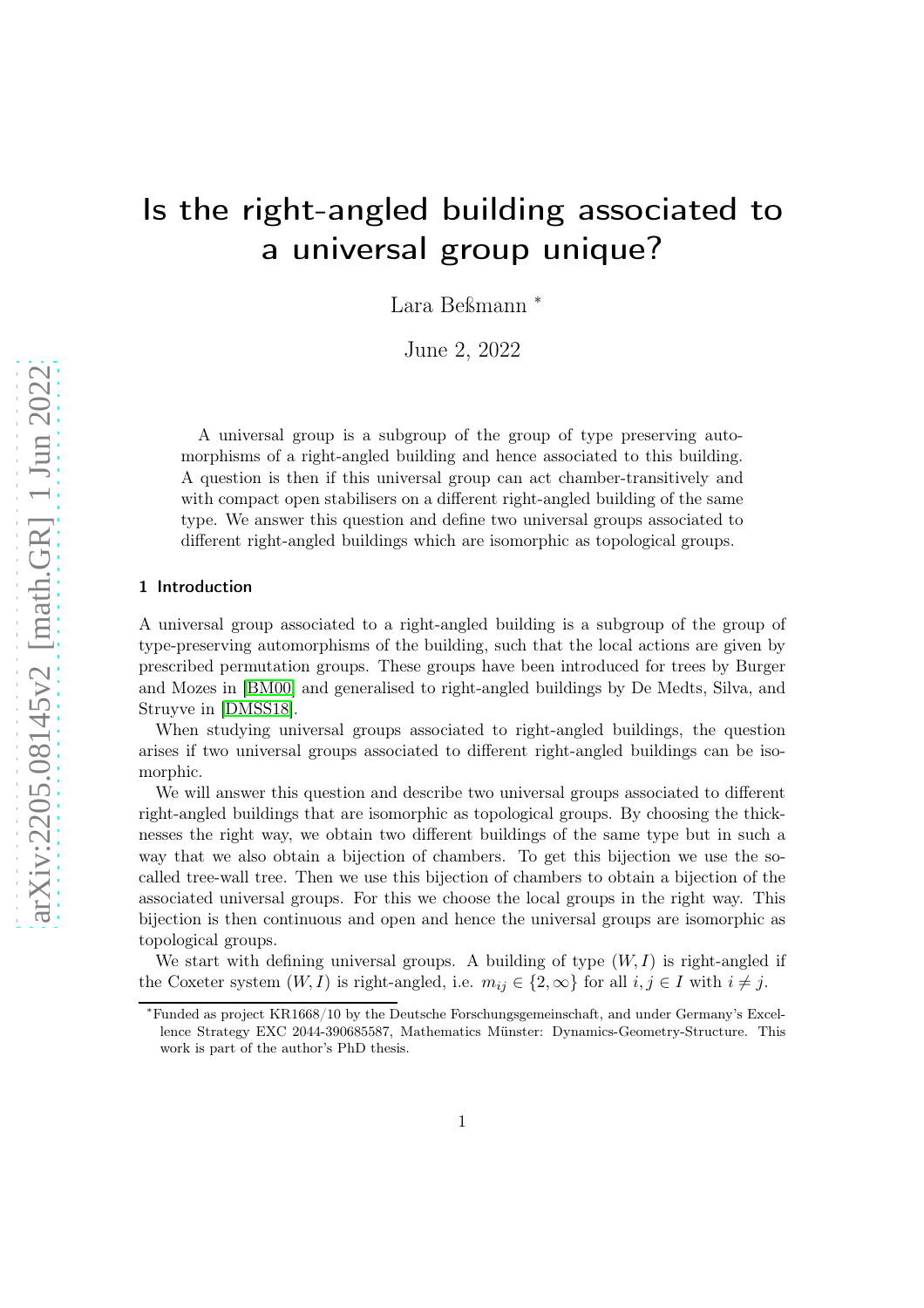Let  $\Delta$  be a right-angled building of type  $(W, I)$  with prescribed thickness  $(q_i)_{i \in I}$  such that the  $q_i$  are finite but at least 3 for every  $i \in I$ . Then for every  $i \in I$  every *i*-panel contains exactly  $q_i$  many chambers. The set of chambers of  $\Delta$  is denoted by  $Ch(\Delta)$ . We view automorphisms of  $\Delta$  as maps from  $Ch(\Delta)$  to  $Ch(\Delta)$  such that *i*-adjacency is preserved for all  $i \in I$ . For every  $i \in I$  let  $X_i$  be a set of *i*-colours with cardinality  $q_i$ . Let

$$
\lambda\colon Ch(\Delta)\to\prod_{i\in I}X_i,c\mapsto (\lambda_i(c))_{i\in I}
$$

be a map, such that  $\lambda_i|_{\mathcal{P}}\colon \mathcal{P}\to X_i$  is bijective and  $\lambda_j|_{\mathcal{P}}\colon \mathcal{P}\to X_j$  is constant for every  $i \in I$ , every  $j \in I$  with  $j \neq i$ , and every *i*-panel P. We call  $\lambda$  then a legal colouring of  $\Delta$ .

The map

$$
\sigma_{\lambda}(g,\mathcal{P}) = \lambda_i|_{g(\mathcal{P})} \circ g|_{\mathcal{P}} \circ (\lambda_i|_{\mathcal{P}})^{-1}
$$

is called the *local action* of the automorphism  $g \in Aut(\Delta)$  on the *i*-panel  $P$ .

The universal group is the subgroup of the automorphism group such that all local actions are contained in prescribed permutation groups. Let  $F_i \subseteq Sym(X_i)$  be a permutation group, for every  $i \in I$ . We refer to these groups as the *local groups*. Then the universal group of  $\Delta$  with respect to the groups  $(F_i)_{i\in I}$  is defined as

$$
\mathcal{U} = \{ g \in Aut(\Delta) \mid \sigma_{\lambda}(g, \mathcal{P}) \in F_i \text{ for every } i \in I \text{ and every } i \text{-panel } \mathcal{P} \}.
$$

These universal groups have been introduced and studied in [\[DMSS18\]](#page-7-1) and have been further studied in [\[BDM21\]](#page-7-2). The properties of the universal group depend on and correspond to the properties of the local groups. By Proposition 3.7 in [\[DMSS18\]](#page-7-1) the universal groups for different legal colourings are conjugate in  $Aut(\Delta)$  and hence the structure of  $U$  does not depend on the choice of the colouring.

We equip the automorphism group of a building with the topology of pointwise convergence. The universal group carries then the subspace topology and a neighbourhood basis of the identity is given by pointwise stabilisers of finite sets of chambers in the universal group. If  $q_i$  is finite for every  $i \in I$ , then every pointwise stabiliser of a finite set of chambers has finite orbits and thus is compact. Hence, the universal group is a locally compact totally disconnected group (cf. [\[BDM21,](#page-7-2) Prop. 2.2 and 3.8]).

#### 2 Two isomorphic universal groups

We want to answer the question if a universal group can act chamber-transitively and with compact open stabilisers on a different building of the same type as the original one. For this we construct two universal groups associated to different buildings of the same type and show that they are isomorphic as topological groups.

So let  $\Delta$  and  $\Delta$  be two locally finite thick buildings of type  $(W, I)$  where  $I = \{i, j, k\}$  and  $W = \langle i, j, k | i^2 = j^2 = k^2 = (ij)^2 = 1 \rangle$ . Moreover, we prescribe the thickness  $(q_i, q_k, q_j)$ for  $\Delta$  and  $(\tilde{q}_i, \tilde{q}_k, \tilde{q}_j)$  for  $\tilde{\Delta}$  such that the equations

$$
q_i q_j = \tilde{q}_k \quad \text{and} \quad \tilde{q}_i \tilde{q}_j = q_k
$$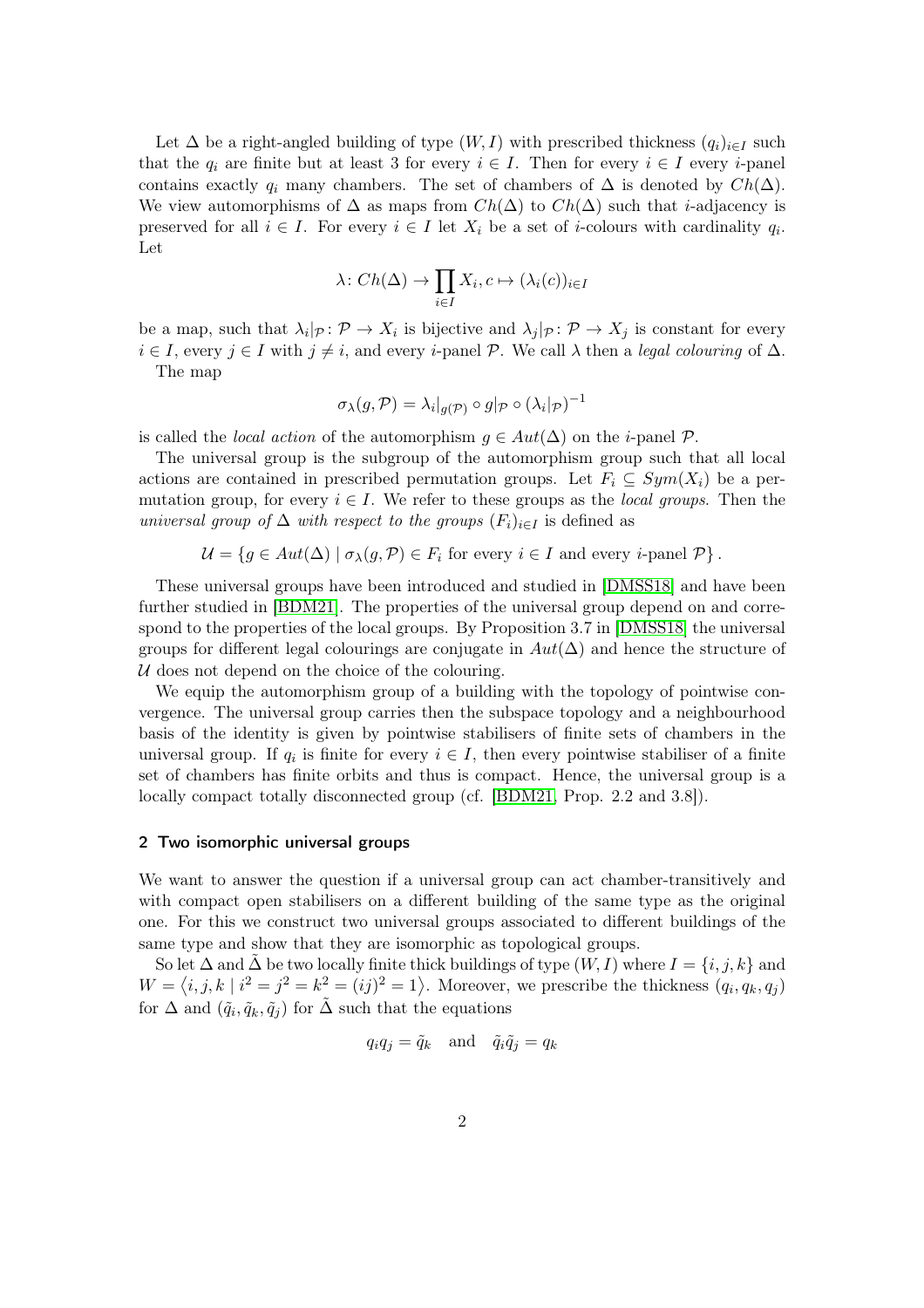are satisfied. Parts of the Davis realisations of two buildings of this type, which satisfy the assumptions are pictured in Figure [1.](#page-3-0)

At first, we want to construct a bijection of chambers from  $Ch(\Delta)$  to  $Ch(\tilde{\Delta})$ . For this we use tree-wall trees, which have been studied for universal groups in section 2.3 in [\[DMSS18\]](#page-7-1). The k-tree-wall tree associated to a building of this type is the following infinite graph. The vertices are the k-panels, which are residues of type  $k$ , and the residues of type  $\{i, j\}$ , and there is an edge whenever the intersection of the residues is not empty. So there are no edges between different k-panels and between different residues of type  $\{i, j\}$ . The intersection of a k-panel and a residue of type  $\{i, j\}$  is either empty or a single chamber. Moreover, every chamber is contained in exactly one k-panel and one residue of type  $\{i, j\}$ . Hence, the edges are in bijection with the chambers of the building. The graph is a biregular tree with valencies the cardinality of the k-panels and of the residues of type  $\{i, j\}$  and by Proposition 2.39 in [\[DMSS18\]](#page-7-1) it is indeed a tree. An example of a k-tree-wall tree is pictured in Figure [2.](#page-4-0)

The k-tree-wall trees associated to  $\Delta$  and  $\tilde{\Delta}$  are both  $(q_k, \tilde{q}_k)$ -regular trees, hence they are isomorphic and so we get a bijection of chambers

$$
\psi\colon Ch(\Delta)\to Ch(\tilde{\Delta}),
$$

that maps k-panels of  $\Delta$  to residues of type  $\{i, j\}$  in  $\Delta$  and the residues of type  $\{i, j\}$  in  $\Delta$  to the k-panels of  $\Delta$ . We get the equivalences

$$
c \sim_k d \Leftrightarrow \psi(c) \in Res_{\{i,j\}}(\psi(d))
$$
  

$$
c \in Res_{\{i,j\}}(d) \Leftrightarrow \psi(c) \sim_k \psi(d).
$$

for any chambers  $c, d \in Ch(\Delta)$ .

Now we need colourings for both buildings. Let  $X_i$  and  $X_j$  be sets of cardinality  $q_i$  and  $q_j$  respectively, and  $\tilde{X}_i$  and  $\tilde{X}_j$  be sets of cardinality  $\tilde{q}_i$  and  $\tilde{q}_j$  and define  $X_k = \tilde{X}_i \times \tilde{X}_j$ and  $\tilde{X}_k = X_i \times X_j$ . Then  $X_k$  has cardinality  $q_k = \tilde{q}_i \tilde{q}_j$  and  $\tilde{X}_k$  has cardinality  $\tilde{q}_k = q_i q_j$ . Let  $\lambda_i$ :  $Ch(\Delta) \to X_i$  be a map, such that the restriction of the map to every *i*-panel in  $\Delta$  is a bijection and to every panel of different type is constant. Define  $\lambda_i$ :  $Ch(\Delta) \rightarrow$  $X_j, \tilde{\lambda}_i: Ch(\tilde{\Delta}) \to \tilde{X}_i$  and  $\tilde{\lambda}_j: Ch(\tilde{\Delta}) \to \tilde{X}_j$  in the same way. We use these maps and the bijection of chambers to define the  $k$ -colourings in the following way

$$
\lambda_k \colon Ch(\Delta) \to X_k, c \mapsto \left(\tilde{\lambda}_i(\psi(c)), \tilde{\lambda}_j(\psi(c))\right),
$$
  

$$
\tilde{\lambda}_k \colon Ch(\tilde{\Delta}) \to \tilde{X}_k, \tilde{c} \mapsto \left(\lambda_i(\psi^{-1}(\tilde{c})), \lambda_j(\psi^{-1}(\tilde{c}))\right).
$$

Since  $\tilde{\lambda}_i$  and  $\tilde{\lambda}_j$  are bijective, and the image of a k-panel is a residue of type  $\{i, j\}$ , which is finite, the restriction of  $\lambda_k$  to a k-panel is a bijection. The image of a panel of type i or j is contained in a k-panel and since  $\tilde{\lambda}_i$  and  $\tilde{\lambda}_j$  are constant on k-panels, the restriction of  $\lambda_k$  to panels of type i and j is constant. Analogously, it follows that the restriction of  $\tilde{\lambda}_k$  to a k-panel is bijective and to a panel of type i or j constant. Hence, we get legal colourings  $\lambda: Ch(\Delta) \to X_i \times X_j \times X_k$  of  $\Delta$  and  $\tilde{\lambda}: Ch(\tilde{\Delta}) \to \tilde{X}_i \times \tilde{X}_j \times \tilde{X}_k$  of  $\tilde{\Delta}$ .

Let  $F_i \subseteq Sym(X_i), F_j \subseteq Sym(X_j), \tilde{F}_i \subseteq Sym(\tilde{X}_i)$  and  $\tilde{F}_j \subseteq Sym(\tilde{X}_j)$  be transitive subgroups. It is not necessary to assume transitivity, however we want to consider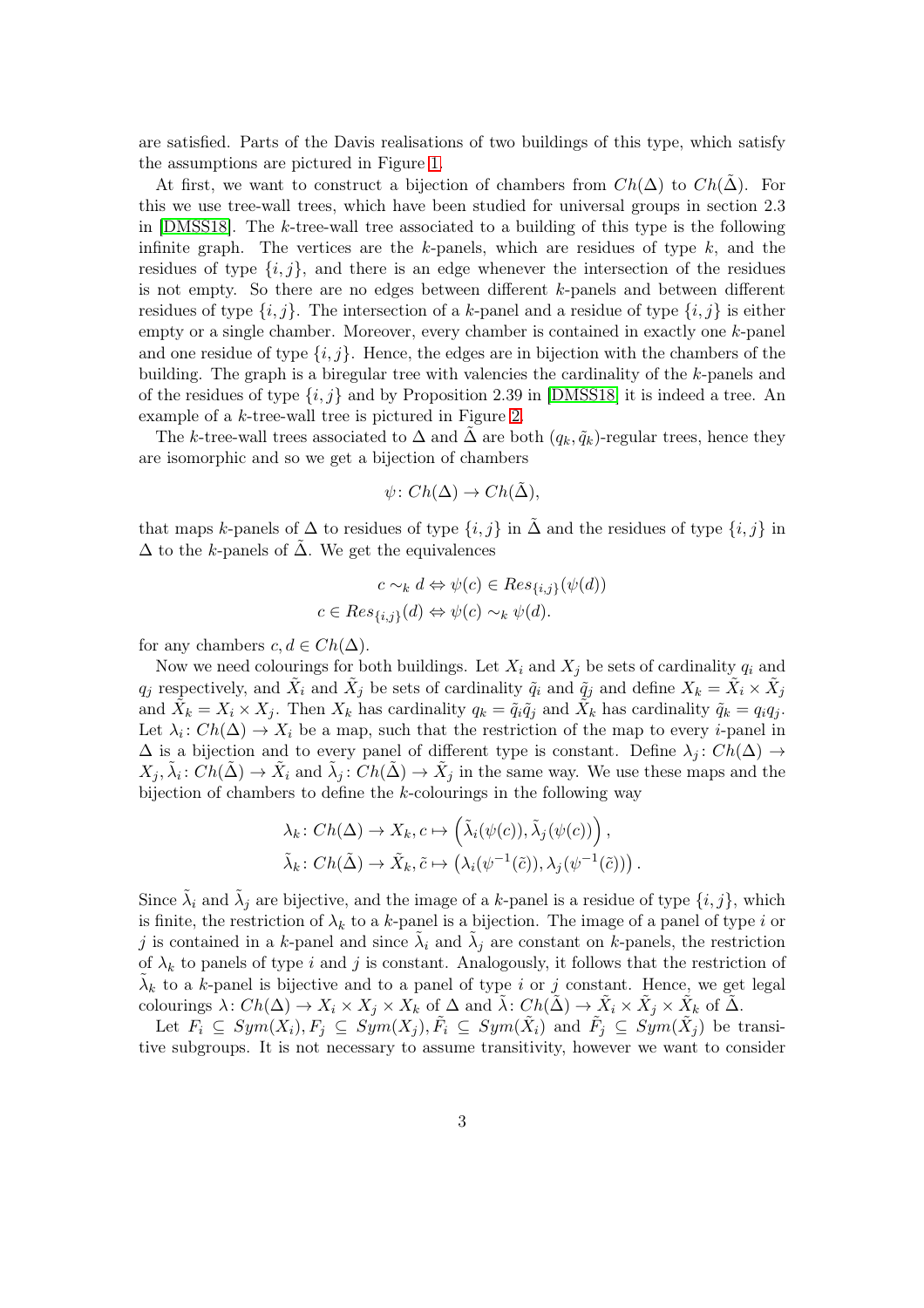First, a part of the Davis realisation of  $\Delta$  with thickness  $q_i = 4, q_j = 3$  and  $q_k = 9$ .



Second, a part of the Davis realisation of  $\tilde{\Delta}$  with thickness  $\tilde{q}_i = 3, \tilde{q}_j = 3$  and  $\tilde{q}_k = 12$ .



In both pictures the  $\circ$ -vertices correspond to k-panels, the  $\bullet$ -vertices to *i*-panels, the •vertices to j-panels and the •vertices to residues of type  $\{i, j\}$ . The •vertices correspond to chambers. All squares are filled.

<span id="page-3-0"></span>Figure 1: An example of a pair of buildings satisfying the assumptions.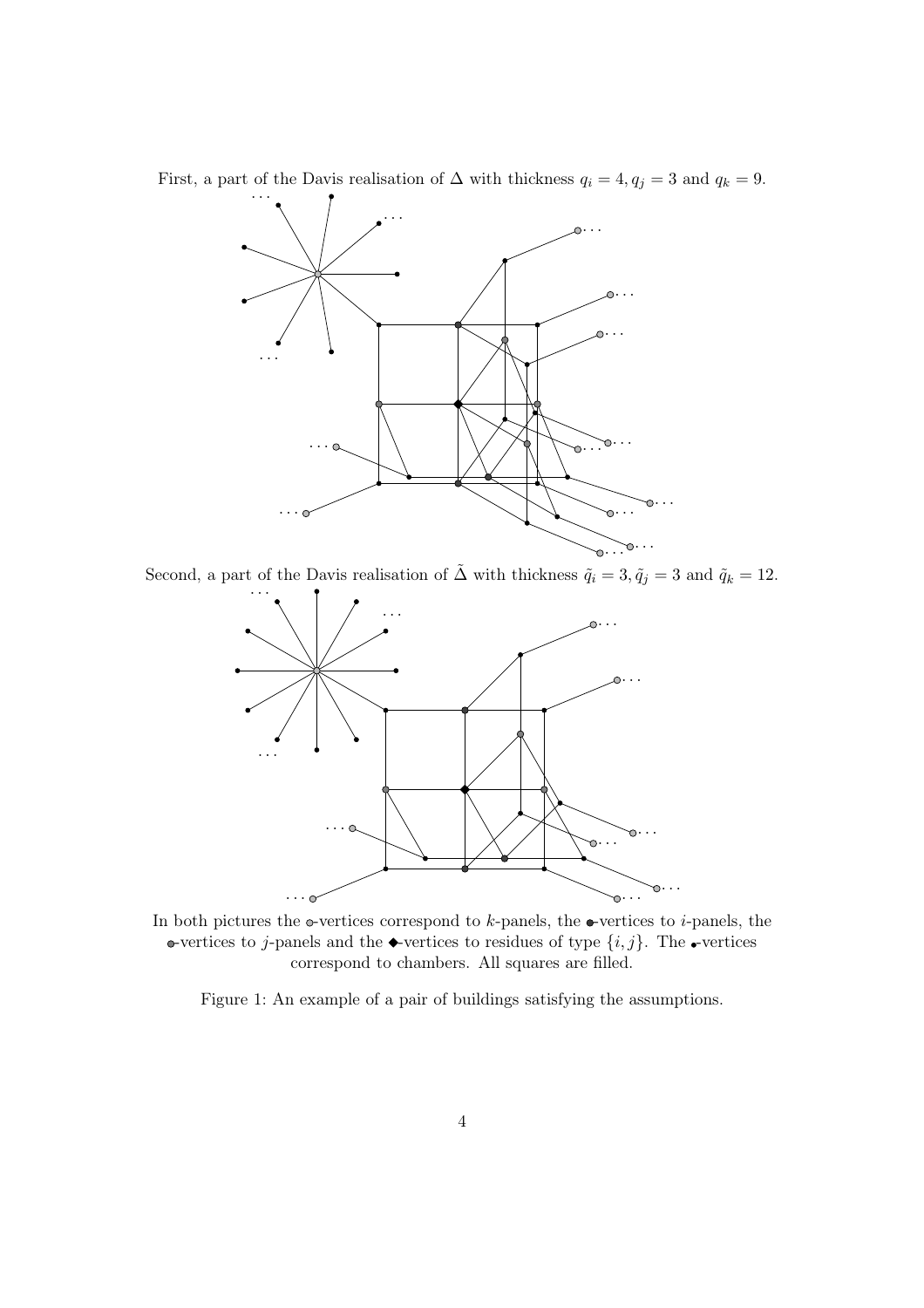

A part of the k-tree-wall tree associated to  $\Delta$  with thickness  $q_i = 4, q_j = 3$  and  $q_k = 9$ . The  $\circ$  -vertices correspond to k-panels and the  $\bullet$  -vertices to residues of type  $\{i, j\}$ .

<span id="page-4-0"></span>Figure 2: Example of a k-tree-wall tree.

chamber-transitive universal groups and therefore we need to consider transitive local groups. Define  $F_k = \tilde{F}_i \times \tilde{F}_j$  and  $\tilde{F}_k = F_i \times F_j$ , then  $F_k$  acts transitively on  $X_k$  and  $\tilde{F}_k$ transitively on  $\tilde{X}_k$ . Let U be the universal group of  $\Delta$  with respect to  $(F_i, F_j, F_k)$  and let  $\tilde{U}$  be the universal group of  $\tilde{\Delta}$  with respect to  $(\tilde{F}_i, \tilde{F}_j, \tilde{F}_k)$ . We will prove that these universal groups  $\mathcal U$  and  $\mathcal U$  are isomorphic as topological groups. We start with setting the automorphisms of  $\Delta$  in relation to those of  $\Delta$  by using the bijection of chambers.

**Lemma 1.** For every  $g \in \mathcal{U}$  the conjugate  $\psi g \psi^{-1}$  is an automorphism of  $\tilde{\Delta}$  and contained in the universal group  $\mathcal{U}$ .

*Proof.* First, we need to prove that  $\psi g \psi^{-1}$  is an automorphism of  $\tilde{\Delta}$ . Let  $\tilde{c}, \tilde{d} \in Ch(\tilde{\Delta})$ . Assume that  $\psi g \psi^{-1}(\tilde{c}) = \psi g \psi^{-1}(\tilde{d})$ , since  $\psi$  and g are bijections of chambers it follows that  $\tilde{c} = \tilde{d}$ . Furthermore,  $\psi g^{-1} \psi^{-1}(\tilde{c})$  is a chamber of  $\tilde{\Delta}$  and a preimage of  $\tilde{c}$ . Hence,  $\psi g \psi^{-1}$  is a bijection of chambers.

Further, we need to prove that  $\psi g \psi^{-1}$  acts type-preservingly. For this, let  $\tilde{c} \sim_i \tilde{d}$ . Then by the definition of the colouring, they have the same  $j$ -colour. Moreover, by the definition of  $\psi$ , their preimages  $\psi^{-1}(\tilde{c})$  and  $\psi^{-1}(\tilde{d})$  lie in the same k-panel of  $\Delta$ . This adjacency is preserved by g and again by the definition of  $\psi$  it follows that  $\psi g \psi^{-1}(\tilde{c})$  and  $\psi g \psi^{-1}(\tilde{d})$  are in the same residue of type  $\{i, j\}$  in  $\tilde{\Delta}$ .

But since  $g \in \mathcal{U}$  and  $\psi^{-1}(\tilde{c})$  and  $\psi^{-1}(\tilde{d})$  are k-adjacent, there are  $\sigma_1 \in \tilde{F}_i$  and  $\sigma_2 \in \tilde{F}_j$ such that  $\sigma_{\lambda}(g, \mathcal{P}_{k,\psi^{-1}(\tilde{c})}) = (\sigma_1, \sigma_2)$ . Hence, it follows that

$$
(\sigma_1, \sigma_2) \left(\lambda_k(\psi^{-1}(\tilde{c}))\right) = \lambda_k(g\psi^{-1}(\tilde{c})) \text{ and } (\sigma_1, \sigma_2) \left(\lambda_k(\psi^{-1}(\tilde{d}))\right) = \lambda_k(g\psi^{-1}(\tilde{d}))
$$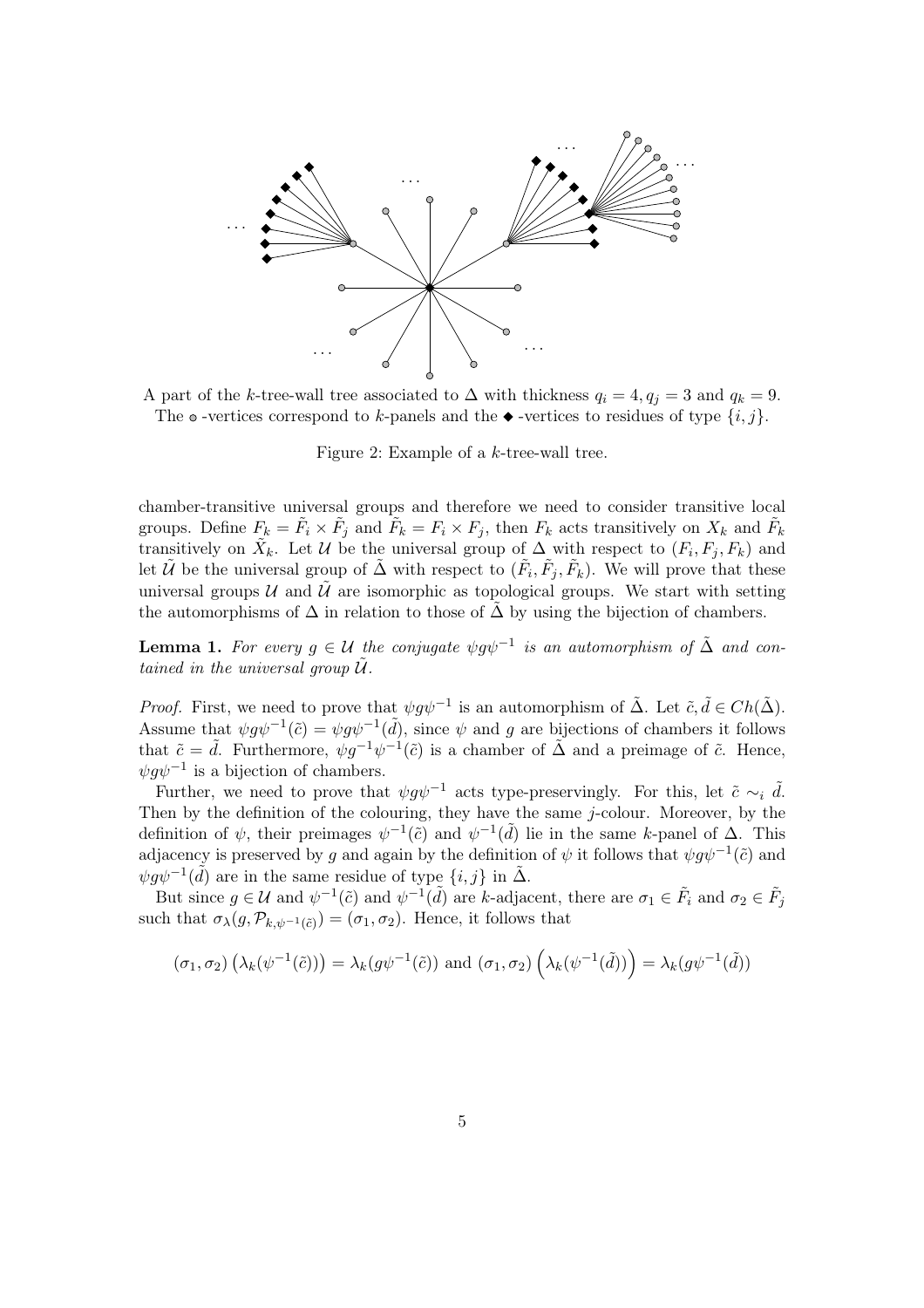and moreover, by the definition of the k-colouring of  $\Delta$ , it follows that

$$
\left(\sigma_1(\tilde{\lambda}_i(\tilde{c})), \sigma_2(\tilde{\lambda}_j(\tilde{c}))\right) = \left(\tilde{\lambda}_i(\psi g \psi^{-1}(\tilde{c})), \tilde{\lambda}_j(\psi g \psi^{-1}(\tilde{c}))\right) \text{ and}
$$

$$
\left(\sigma_1(\tilde{\lambda}_i(\tilde{d})), \sigma_2(\tilde{\lambda}_j(\tilde{d}))\right) = \left(\tilde{\lambda}_i(\psi g \psi^{-1}(\tilde{d})), \tilde{\lambda}_j(\psi g \psi^{-1}(\tilde{d}))\right).
$$

By using that  $\tilde{c}$  and  $\tilde{d}$  have the same *j*-colour, we conclude that

$$
\tilde{\lambda}_j(\psi g \psi^{-1}(\tilde{c})) = \sigma_2 \tilde{\lambda}_j(\tilde{c}) = \sigma_2 \tilde{\lambda}_j(\tilde{d}) = \tilde{\lambda}_j(\psi g \psi^{-1}(\tilde{d}))
$$

and hence  $\psi g \psi^{-1}(\tilde{c})$  and  $\psi g \psi^{-1}(\tilde{d})$  have the same j-colour and are contained in the same residue of type  $\{i, j\}$ . It follows that they are contained in the same *i*-panel.

If  $\tilde{c}$  and  $\tilde{d}$  are contained in the same *j*-panel it follows analogously that their images  $\psi g \psi^{-1}(\tilde{c})$  and  $\psi g \psi^{-1}(\tilde{d})$  are also contained in the same *j*-panel.

Let now  $\tilde{c} \sim_k \tilde{d}$ . Then by definition of  $\psi$  the preimages  $\psi^{-1}(\tilde{c})$  and  $\psi^{-1}(\tilde{d})$  lie in the same residue of type  $\{i, j\}$  in  $\Delta$ . Since adjacency is preserved by g and again by the definition of  $\psi$ , we get that  $\psi g \psi^{-1}(\tilde{c}) \sim_k \psi g \psi^{-1}(\tilde{d})$ . So we conclude that  $\psi g \psi^{-1}$  is an automorphism of  $\tilde{\Delta}$ .

Second, we need to prove that  $\psi g \psi^{-1}$  is contained in the universal group  $\tilde{U}$ . For this we consider the local actions and show that they are contained in the local groups. Let  $\tilde{\mathcal{P}}$  be an *i*-panel of  $\tilde{\Delta}$ , then we get

$$
\sigma_{\tilde{\lambda}}\left(\psi g\psi^{-1}, \tilde{\mathcal{P}}\right) = \tilde{\lambda}_i \circ \psi g\psi^{-1} \circ (\tilde{\lambda}_i)^{-1}|_{\tilde{\mathcal{P}}}
$$

$$
= pr_1 \lambda_k g(\lambda_k)^{-1}|_{\psi^{-1}(\tilde{\mathcal{P}})}
$$

$$
= pr_1 \sigma_{\lambda}\left(g, Res_k(\psi^{-1}(\tilde{\mathcal{P}}))\right) \in \tilde{F}_i.
$$

If  $\tilde{\mathcal{P}}$  is a j-panel we get again  $\sigma_{\tilde{\lambda}}(\psi g \psi^{-1}, \tilde{\mathcal{P}}) \in \tilde{F}_j$ . Assume now that  $\tilde{\mathcal{P}}$  is a k-panel. Then we get

$$
\sigma_{\tilde{\lambda}}\left(\psi g \psi^{-1}, \tilde{\mathcal{P}}\right) = \tilde{\lambda}_k \circ \psi g \psi^{-1} \circ (\tilde{\lambda}_k)^{-1} \vert_{\tilde{\mathcal{P}}}
$$
  
=  $(\lambda_i g (\lambda_i)^{-1}, \lambda_j g (\lambda_j)^{-1}) \vert_{\psi^{-1}(\tilde{\mathcal{P}})} \in F_i \times F_j = \tilde{F}_k.$ 

Hence we conclude that  $\psi g \psi^{-1} \in \tilde{\mathcal{U}}$ .

Completely analogously, we get that  $\psi^{-1}\tilde{g}\psi \in \mathcal{U}$  for every automorphism  $\tilde{g} \in \tilde{\mathcal{U}}$ . So we can define the following map

$$
\varphi\colon \mathcal{U}\to \tilde{\mathcal{U}}, g\mapsto \psi g\psi^{-1}.
$$

It follows immediately that  $\varphi$  is a group homomorphism.

**Proposition 2.** The group homomorphism  $\varphi: \mathcal{U} \to \tilde{\mathcal{U}}, g \mapsto \psi g \psi^{-1}$  is a bijection.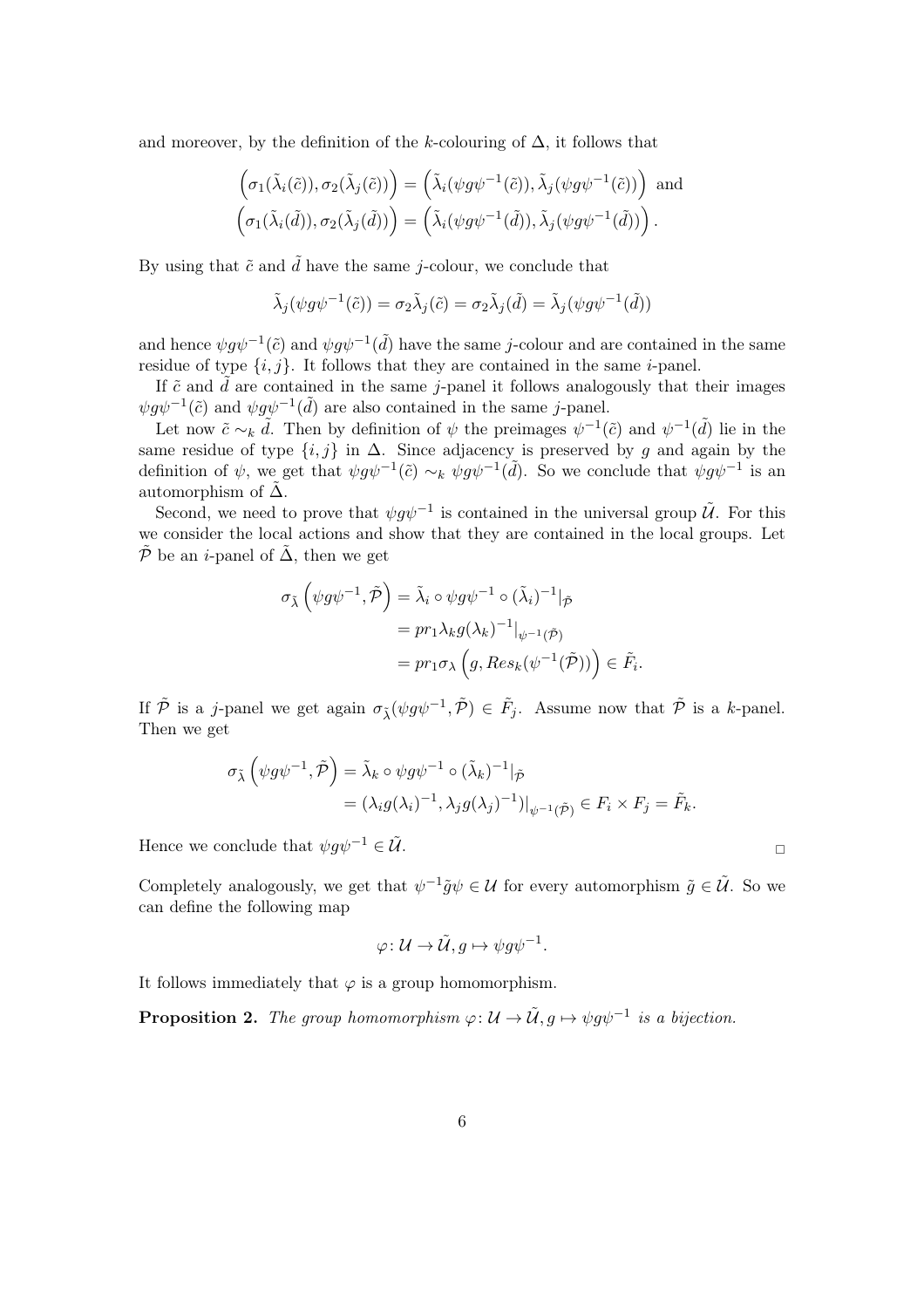*Proof.* For every  $\tilde{g} \in \tilde{U}$  the automorphism  $\psi^{-1} \tilde{g} \psi$  is contained in U and moreover  $\varphi(\psi^{-1}\tilde{g}\psi) = \tilde{g}$ . Hence,  $\varphi$  is surjective.

Let  $g, h \in \mathcal{U}$  with  $\varphi(g) = \varphi(h)$ . Then  $\psi g \psi^{-1} = \psi h \psi^{-1}$  and thus  $\psi g \psi^{-1}(\tilde{c}) = \psi h \psi^{-1}(\tilde{c})$ for every chamber  $\tilde{c} \in Ch(\tilde{\Delta})$ . Since  $\psi$  is a bijection of chambers it follows that  $q(c)$  $h(c)$  for every chamber  $c \in Ch(\Delta)$  and hence  $\varphi$  is injective.

So we conclude that  $\mathcal U$  and  $\mathcal U$  are isomorphic.

Moreover, we want to prove that the topologies of  $\mathcal U$  and  $\bar{\mathcal U}$  also coincide and hence we need to prove first that  $\varphi$  is continuous and then that it is open, to conclude that the topologies coincide.

**Proposition 3.** The isomorphism  $\varphi$  is continuous.

*Proof.* Let  $W \subseteq \tilde{U}$  be a neighbourhood of the identity. Hence, there exists a finite set of chambers  $D \subseteq Ch(\tilde{\Delta})$  such that the pointwise stabiliser of D in  $\tilde{U}$  is contained in W. Let  $g \in Fix_{\mathcal{U}}(\psi^{-1}(D))$ , then it follows that  $\psi g \psi^{-1}(d) = d$  for every  $d \in D$  and hence  $\varphi(q) \in Fix_{\tilde{U}}(D).$ 

It follows that the pointwise stabiliser of  $\psi^{-1}(D)$  is contained in the preimage of the pointwise stabiliser of D and since  $\psi^{-1}(D)$  is finite,  $Fix_{\mathcal{U}}(\psi^{-1}(D))$  is an identity neighbourhood and contained in  $\varphi^{-1}(W)$ . Hence,  $\varphi$  is continuous at the identity and thus everywhere.

#### **Proposition 4.** The continuous isomorphism  $\varphi$  is open and hence a homeomorphism.

*Proof.* Let  $V \subseteq U$  be an open set. Let  $v \in V$ , then exists a finite set of chambers  $C \subseteq Ch(\Delta)$  such that  $vFix_{\mathcal{U}}(C) \subseteq V$ . Since  $\varphi$  is bijective, there exists for every  $h \in Fix_{\tilde{U}}(\psi(C))$  a preimage  $g \in \mathcal{U}$  with  $\varphi(g) = h$ . For every  $c \in C$  we get  $\psi(c) =$  $h\psi(c) = \psi g\psi^{-1}\psi(c) = \psi g(c)$  and hence  $g \in Fix_{\mathcal{U}}(C)$ . Then the pointwise stabiliser of  $\psi(C)$  is contained in the image of the pointwise stabiliser of C under  $\varphi$  and moreover  $\varphi(v)Fix_{\tilde{U}}(\psi(C))\subseteq \varphi(V)$ . Hence, the image  $\varphi(V)$  is open.

So all in all, we proved that U acts via  $\varphi$  chamber-transitively and with compact open stabilisers on the building  $\Delta$ . From this, we can conclude that the building that is associated to a universal group may not be the unique right-angled building on which  $\mathcal U$ acts chamber-transitively and with compact open stabilisers.

Note that the topological properties of the universal groups depend on the properties of the local groups. If at least one local group does not act freely, then the universal group is not discrete. Hence, we obtain in this way topologically isomorphic non-discrete locally compact universal groups.

This can be generalised to every thick semi-regular locally finite right-angled building of type  $(W, I)$  if there exists  $k \in I$  such that  $I - \{k\}$  is spherical and  $kj \neq jk$  for every  $j \in I - \{k\}.$